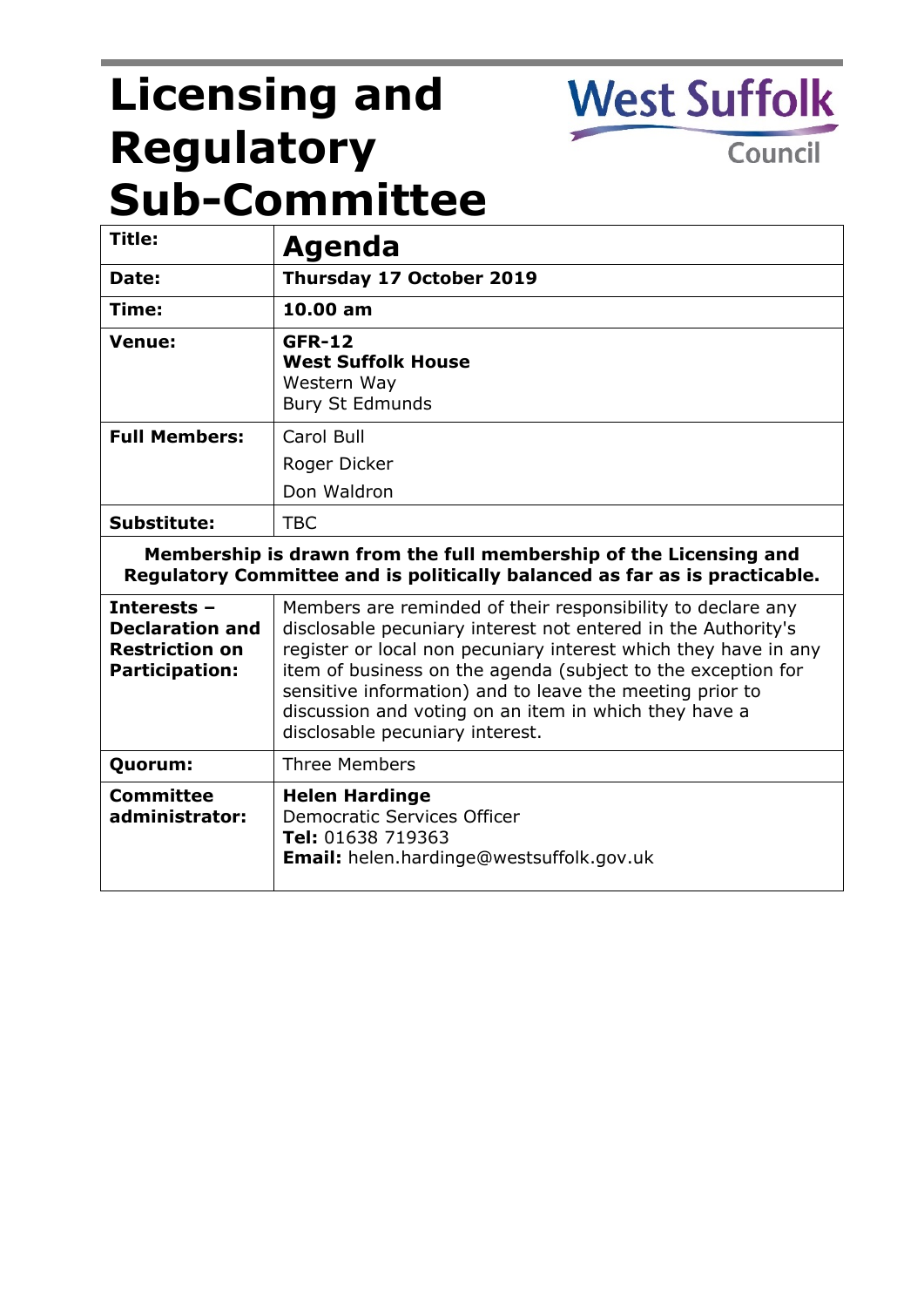*Page No*



## **HEARING PROCEDURE**

#### **Pre-Hearing Matters**

- 1. Declaration of Interests
- 2. Chair will introduce members of the Hearing Panel
- 3. Chair will ask those present to introduce themselves in the following order:
	- Applicant and any person representing or assisting them (Confirmation also should be given that copies of the relevant representations to be considered at the Hearing have been received);
	- The Officer of the Licensing Authority, the Committee Administrator and the Legal Advisor to the Hearing Panel;
	- Responsible authorities that have made a relevant representation;
	- Interested parties who have made a relevant representation (Interested parties should confirm whether a spokesperson has been nominated and, if so identify them);
	- In the event of a review hearing, the respondent.
- 4. The Chair will ask all parties to the Hearing whether they wish to withdraw their application or representation.
- 5. The Chair will ask the Officer of the Licensing Authority to report:
	- Any requests from a party to the Hearing for permission for a witness to appear in support of their representation. Any such requests will be determined by the Hearing Panel.
	- Any documentary or other information that a party to the Hearing wishes to present. If there is any such material, the Chair will ask all the other parties to the Hearing whether they consent to it being presented. If they agree, the material will be distributed. If not, the said material may not be distributed unless there are exceptional circumstances which in the Chair's opinion render it necessary and appropriate for the said material to be presented to the Hearing Panel. In this regard the Chair's decision will be final.
- 6. The Chair will invite the applicant or his representative to estimate the time required to present their case and ask questions of other parties to the Hearing. He will then ask the other parties to the Hearing whether they will require a longer period to present their representation and question the applicant. The Hearing Panel will determine the maximum period of time allowed for each party to put their case. This decision will be final.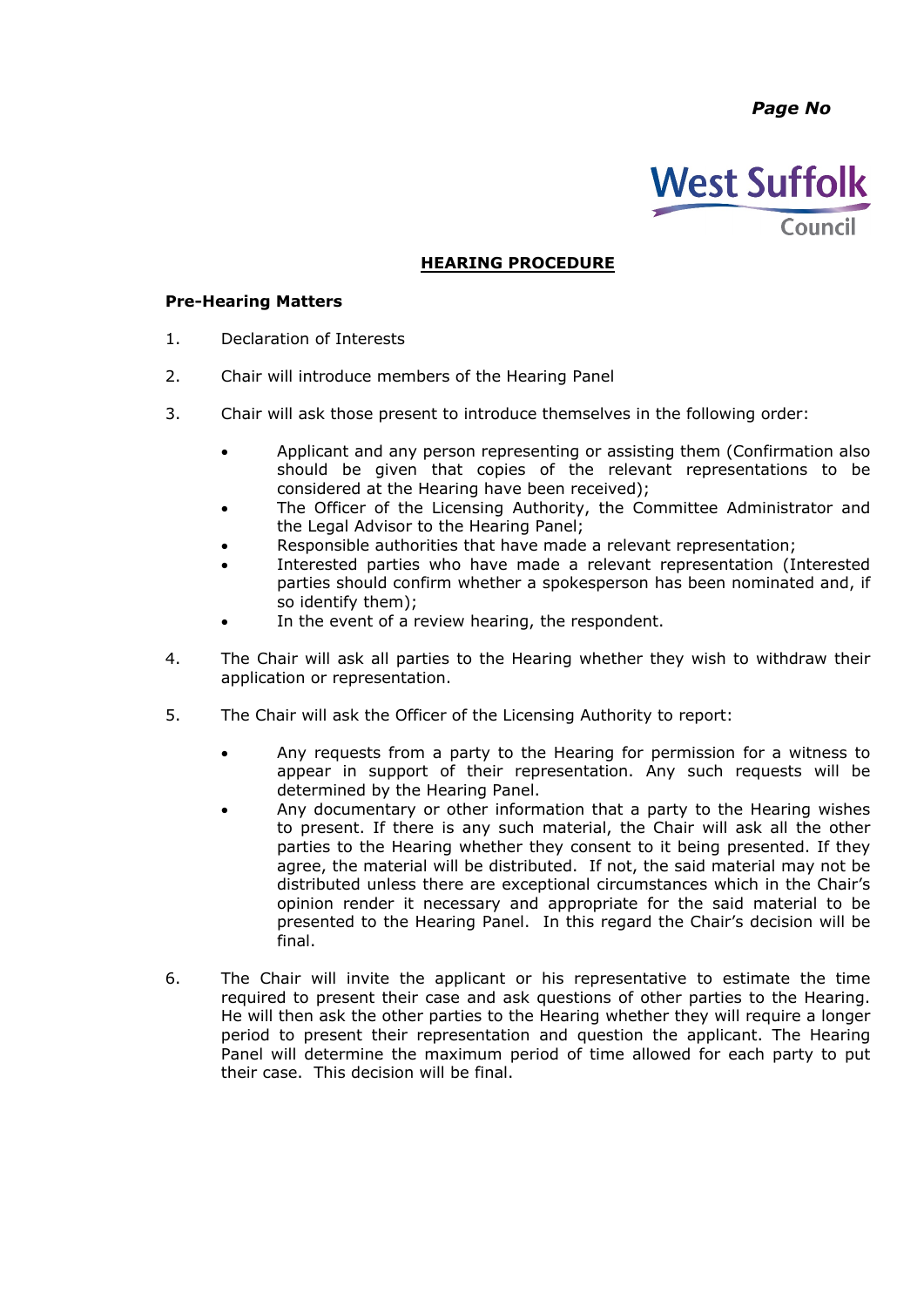### **THE HEARING**

Immediately the pre-Hearing matters have been dealt with the Hearing will commence.

- 1. The Chair will ask the Officer of the Licensing Authority to summarise the matter under consideration.
- 2. The members of the Hearing Panel, the applicant, and those making representations may ask questions of the Officer of the Licensing Authority.
- 3. Starting with the applicant and, in the event of a review, concluding with the respondent, each party will exercise their rights within the identified maximum time, as follows:
	- Each party to present their case, including responding to any points of which the Licensing Authority has previously given notice, and call any approved witness or witnesses in support of their case.
	- If given permission by the Chair, and only through the Chair of the Hearing, each member of Sub Committee, office of the Licensing Authority or any party may raise questions of any other party or witness/witnesses.
- 4. Starting with the applicant and, in the event of a review hearing, concluding with the respondent, each party will be asked to sum up their case.
- 5. All those present, other than the members of the Hearing Panel, their Legal Advisor and the Committee Administrator, will be asked to leave the meeting to allow Members to determine the application.
- 6. All parties will be recalled. The Legal Advisor to the Hearing Panel will advise those present of any advice that has been provided during the determination. The Chair will then:
	- either announce the decision, together with the reasons for it if it is a Hearing in relation to an application for which the Licensing Authority may make its determination at the conclusion of the Hearing;
	- or
	- advise all the parties that the Licensing Authority will make its determination within 5 working days, in which case notification of the determination will be sent out in writing (including the rights of appeal) to all relevant parties not later than 5 working days after the Hearing date.
- 7. In the event of the Licensing Authority making its determination at the conclusion of the Hearing the Chair will outline the rights of appeal. The decision and rights of appeal will also be confirmed in writing by the Officer of the Licensing Authority forthwith.
- 8. Nothing within Paragraph 6 above will preclude a Licensing Authority from making its determination at the conclusion of any Hearing, should the Hearing Panel so decide. It is entirely within the discretion of the Members of the said Panel whose decision in this regard will be final.